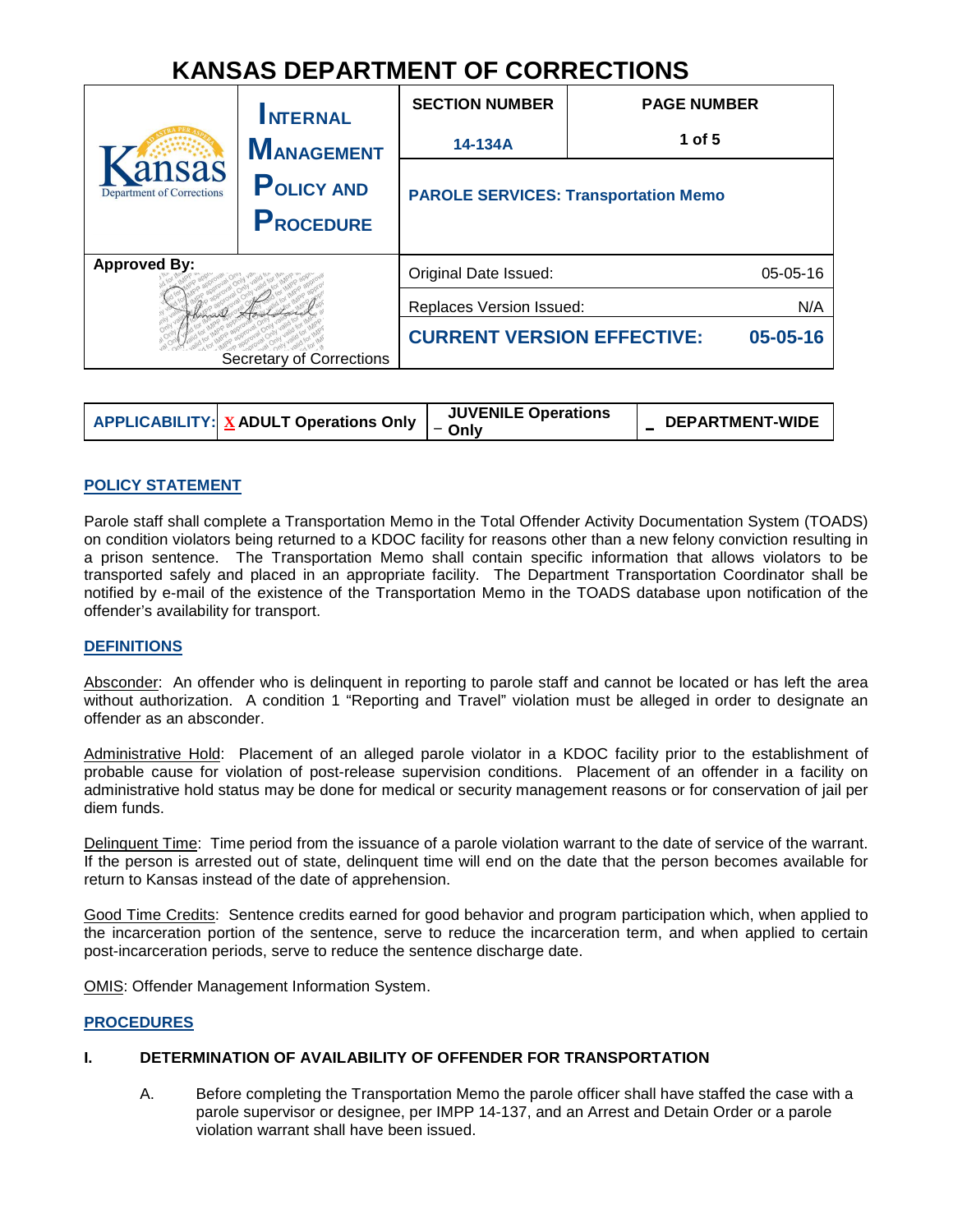- B. A condition violator may be available for transport to a KDOC facility if any of the following situations exist:
	- 1. Waiver of, or completion of, the preliminary Morrissey hearing;
	- 2. Waiver of, or completion of, the preliminary Morrissey Hearing with existing local charges for which the offender has posted bond, has been released on his/her own recognizance, or has municipal charges that do not prohibit transportation of the offender to a KDOC facility;
	- 3. Condition violation(s) consisting solely of a misdemeanor conviction(s) on which the offender has posted bond, released on his/her own recognizance, or has been sentenced to time served;
	- 4. Condition violation(s) consisting of felony charge(s) for which the offender has been either:
		- a. Bound over for trial and has posted, or has been granted a personal recognizance bond; or
		- b. Convicted and granted probation by the court.
	- 5. Parole staff shall not make arrangements for transport if the offender has been sentenced to county time but has not been granted probation in the case, unless unusual circumstances exist.
		- a. Unusual circumstances may be present if the offender's county sentence is run concurrently with any KDOC post-release revocation time or if the offender presents a medical or security management problem that the county is not equipped to handle.
	- 6. Offenders may be transported to a KDOC facility prior to the establishment of probable cause for administrative hold purposes. In these cases, the need for a Transportation Memo is based on the circumstances of the case and the discretion of the KDOC Transportation Coordinator.
- C. Offenders convicted of felony charges and sentenced to KDOC custody shall be transported by the county, unless a cooperative transportation arrangement is made allowing for KDOC transport. In these circumstances, when the transportation is the responsibility of a county, a Transportation Memo does not need to be completed.

## **II. PROCEDURES FOR COMPLETION OF THE TRANSPORTATION MEMO – IN-STATE**

- A. A Transportation Memo should be completed when an offender is being processed for revocation and has been determined to be available for transport to a KDOC facility.
	- 1. The Parole Officer shall complete the Transportation Memo and include the following information:
		- a. The county in which the offender is housed, the city, and the warrant number;
			- (1) If the offender has been taken to a different jail/location for temporary housing, indicate the county with responsibility for the offender's custody and placement.
		- b. If release condition #2 is cited as a violation, a mandatory field will appear that requires insertion of the following information regarding offender availability in narrative format: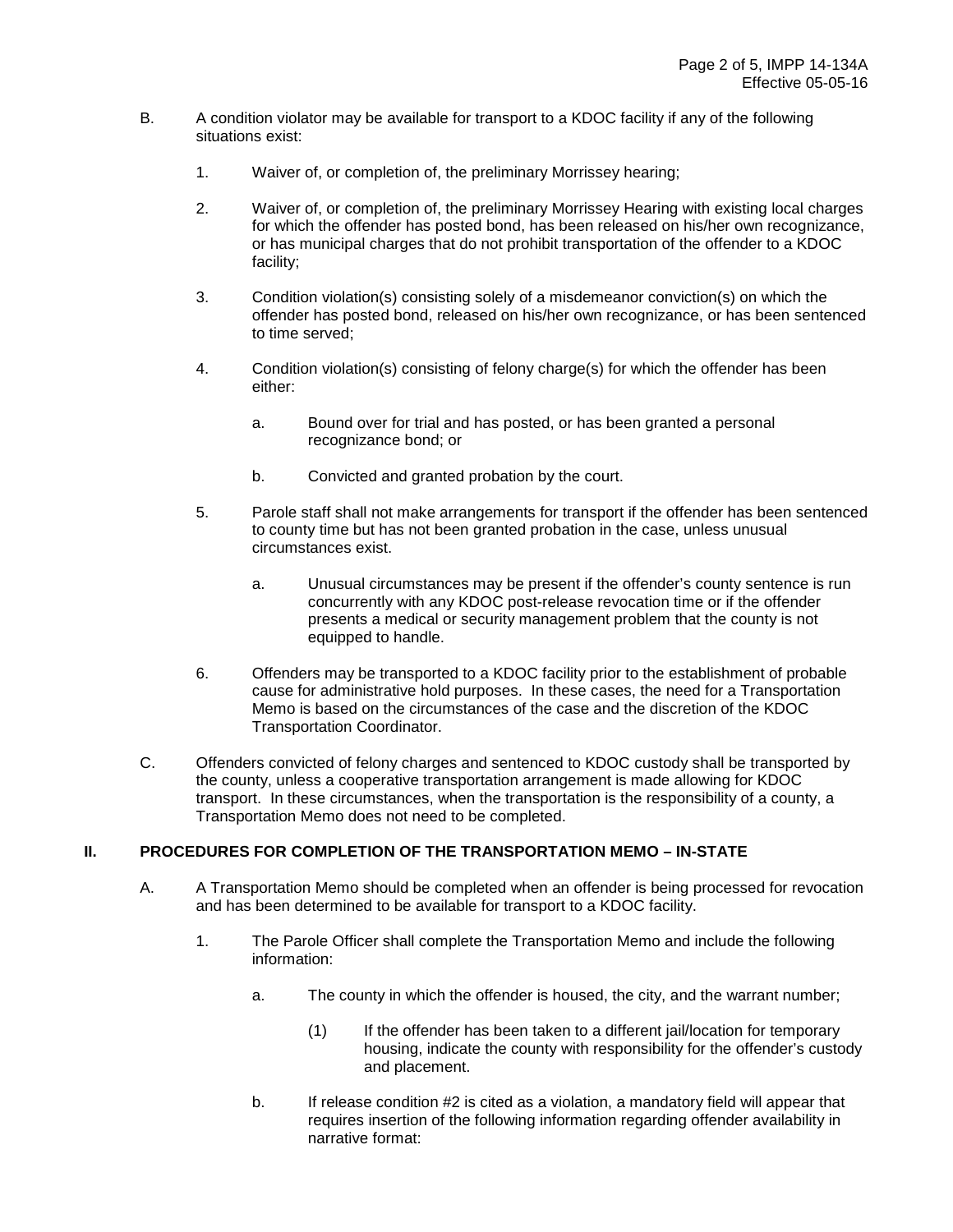- (1) Whether bond was posted or offender released on own recognizance;
- (2) If charged with a new felony and prior to conviction, whether the offender was bound over on the charge;
- (3) New conviction information misdemeanor or felony;
- (4) Whether probation was granted;
- (5) If municipal charges exist but do not prohibit transportation of the offender to a KDOC facility;
- (6) The statutory title of the crime and case number shall be cited when making reference to criminal cases, whether pending or resolved;
- (7) Dates of court appearances, dates of preliminary hearings, and dates of probation and conviction shall be documented, if applicable, whenever violation of statutory law is being cited as a violation; and
- (8) Any additional information that would provide the Transportation Coordinator and facility staff with additional relevant information regarding law violation status.
- 2. Revocation waiver information must be included indicating the following:
	- a. If the offender was eligible for the waiver;
	- b. If so, was the waiver presented; and
	- c. If the waiver was presented, the date of the waiver must be cited.
- 3. If the offender is an absconder, a prompt will appear requesting the date of warrant issuance and the date of apprehension.
- 4. Staff shall enter the date through which good time has been completed.
	- a. The assigned PO shall ensure that awards have been completed and are accurate.
- 5. Medical issues shall be documented in the first narrative section of the memo. Issues that shall be addressed include the following:
	- a. Communicable diseases;
	- b. Acute or chronic medical conditions that may become an issue when transporting the offender;
	- c. Recent substance abuse problems; and/or
	- d. Medical conditions that may require intervention or treatment upon admission to the facility or may limit mobility or cause other challenges that may impact housing and placement.
	- e. The parole officer shall include in the first narrative section the name, telephone number, and/or pager number of the attending physician for offenders with serious medical issues.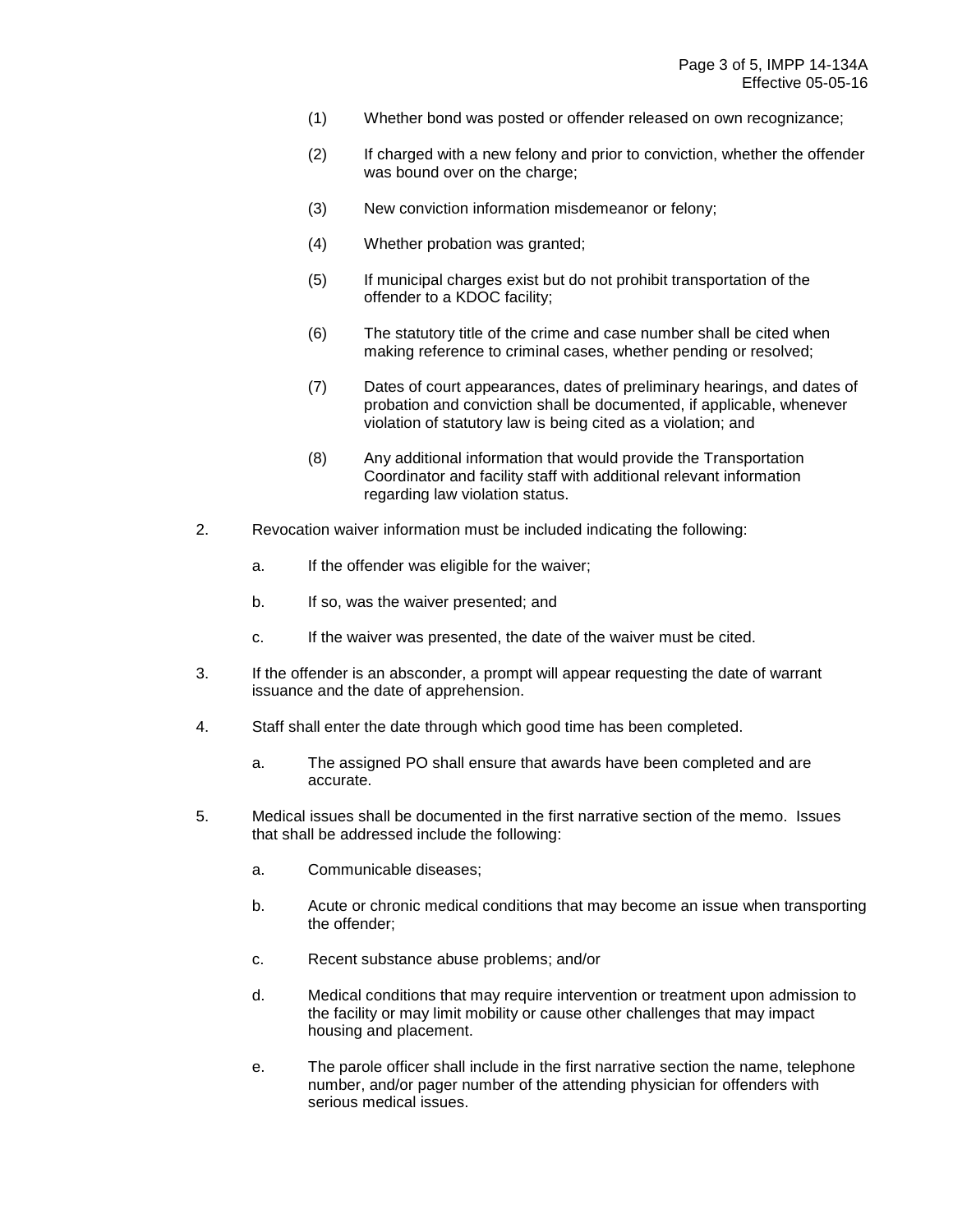- 6. Security/management issues that may impact the offender's transportation or facility placement shall be documented in the second narrative section. Issues requiring documentation on the memo include, but are not limited to, the following:
	- a. Escape history, if known;
	- b. Assaultive or otherwise violent history and tendencies;
	- c. Mental condition (i.e., depressive, suicidal, manic, etc.);
	- d. Angry, argumentative, or antisocial attitude, if extreme.
	- e. Security Threat Group affiliation;
	- f. Offender requests for placement based on legitimate reasons, such as a conflict with specific inmates, medical needs, proximity to family, etc.; and/or
	- g. Any other condition that, in the judgment of the parole officer or supervisor/designee, would influence decisions regarding transportation or classification of the offender.
- B. The Department Transportation Coordinator shall be contacted by telephone if an emergency situation exists that may require the immediate transportation of an offender to a KDOC facility.

# **III. PROCEDURES FOR COMPLETION OF THE TRANSPORTATION MEMO –OUT OF STATE**

- A. Transportation Memos on offenders being returned to Kansas from out of State shall be completed by the Central Office Interstate Compact Unit staff, utilizing the Transportation Notification Memo in TOADS (Attachment A).
- B. The version of the form that is designated for offenders who are in custody outside of Kansas should be used. In addition to the information cited in II.A., the information provided shall include:
	- 1. The name of the contact person at the location where the offender is in custody;
	- 2. The maximum date or time frame allowed for the officer to be picked up from the location; and
	- 3. Whether probable cause has been established or a probable cause hearing is needed.

# **IV. DISTRIBUTION OF TRANSPORTATION MEMO**

- A. When the Transportation Memo has been completed in TOADS, an e-mail shall be sent to the Transportation Coordinator, citing the inmate's name, number, and a notation indicating that the Transportation Memo is available in the TOADS database.
	- 1. The Transportation Coordinator shall view the Transportation Memo and shall indicate receipt by e-mailing the parole officer.
		- a. Any additional information required by the Transportation Coordinator can be posed either in the e-mail or by phone.
	- 2. Should the parole officer not receive notification of Transportation Memo receipt from the Transportation Coordinator within two (2) working days, follow-up shall be made.
- B. Transportation Memos submitted by the Interstate Compact Unit staff for return of offenders from out of state shall be monitored, and any follow-up action completed by the staff person who submitted the request.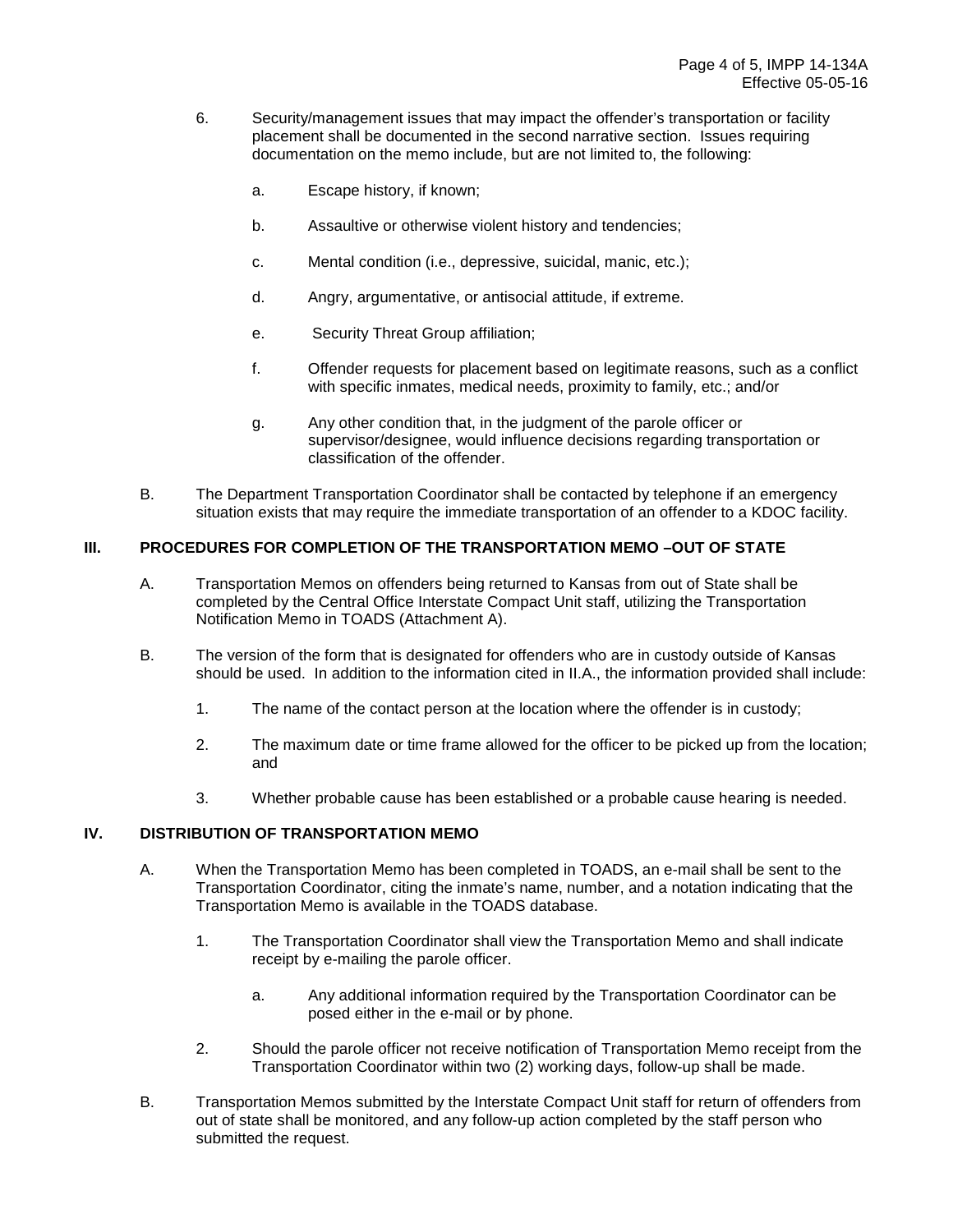**NOTE:** The policy and procedures set forth herein are intended to establish directives and guidelines for staff and offenders and those entities who are contractually bound to adhere to them. They are not intended to establish State created liberty interests for employees or offenders, or an independent duty owed by the Department of Corrections to employees, offenders, or third parties. Similarly, those references to the standards of various accrediting entities as may be contained within this document are included solely to manifest the commonality of purpose and direction as shared by the content of the document and the content of the referenced standards. Any such references within this document neither imply accredited status by a departmental facility or organizational unit, nor indicate compliance with the standards so cited. The policy and procedures contained within this document are intended to be compliant with all applicable statutes and/or regulatory requirements of the Federal Government and the state of Kansas. This policy and procedure is not intended to establish or create new constitutional rights or to enlarge or expand upon existing constitutional rights or duties.

## **REPORTS REQUIRED**

None.

## **REFERENCES**

K.S.A. 75-5217 KAR 44-6-136 IMPP 14-120, 14-137

## **ATTACHMENTS**

| Attachment | Title of Attachment                     | <b>Page Total</b> |
|------------|-----------------------------------------|-------------------|
|            | Transportation Memo. Interstate Compact | page(s)           |
|            | Transportation Memo                     | page(s)           |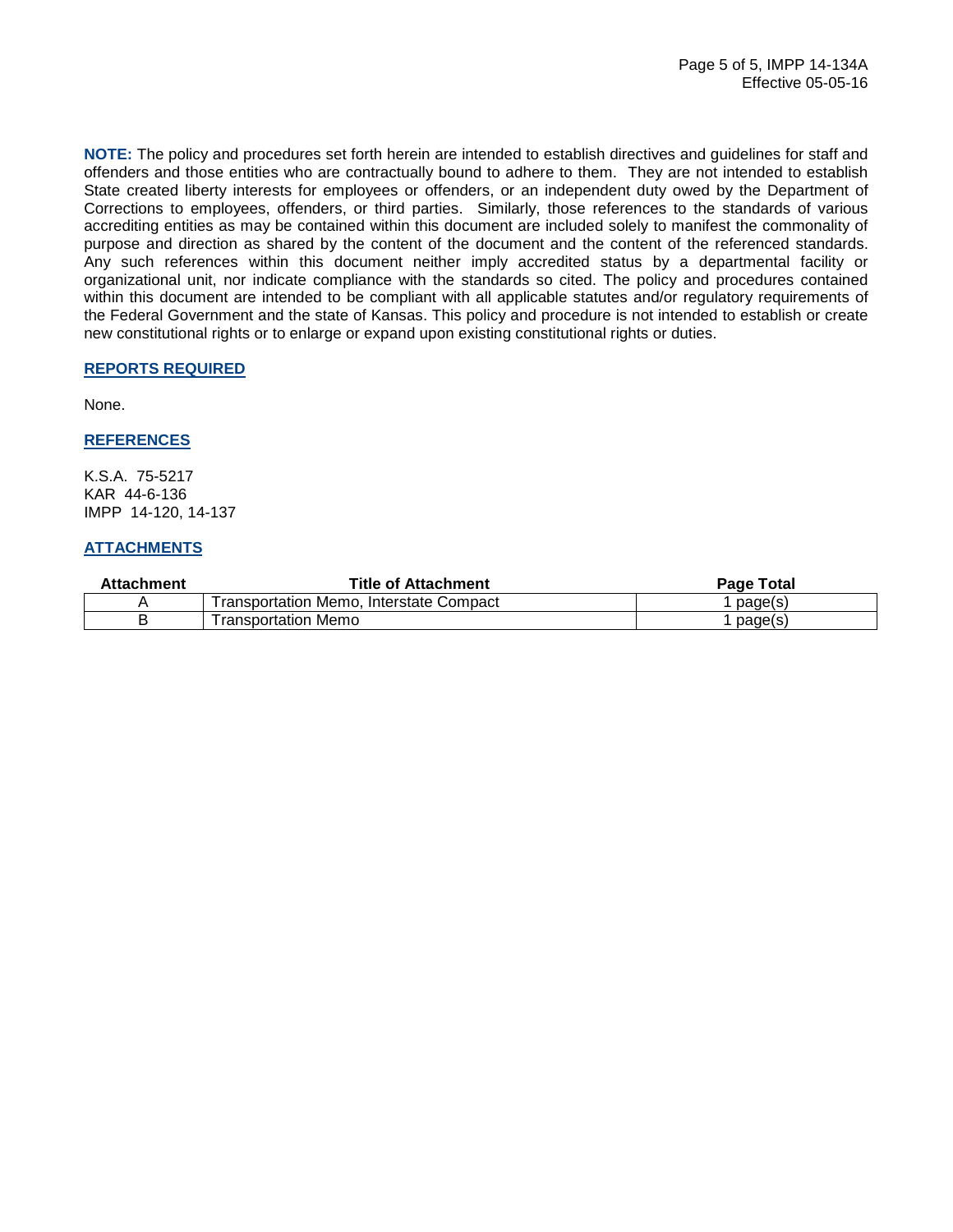| TRANSPORTATION NOTIFICATION |  |
|-----------------------------|--|
|-----------------------------|--|

(For Interstate Compact Use)

| DATE:                                                                                                                                       |                                                |  |
|---------------------------------------------------------------------------------------------------------------------------------------------|------------------------------------------------|--|
| TO:<br><b>KDOC TRANSPORTATION COORDINATOR</b>                                                                                               |                                                |  |
| <b>FROM:</b><br><b>CENTRAL OFFICE INTERSTATE COMPACT UNIT: WE ARRIVE THE RESIDENT OF A SET OF A SET OF A SET OF A SET OF A SET OF</b>       |                                                |  |
|                                                                                                                                             |                                                |  |
|                                                                                                                                             |                                                |  |
|                                                                                                                                             |                                                |  |
|                                                                                                                                             |                                                |  |
| The above named is confined in the ________________County Jail, on KDOC Warrant#__________, and is available for transport.<br>(City/State) |                                                |  |
|                                                                                                                                             |                                                |  |
| __ Probable Cause Established                                                                                                               | __ Offender Entitled to Probable Cause Hearing |  |
|                                                                                                                                             |                                                |  |
| Absconder? ____ Yes _____ No                                                                                                                |                                                |  |
| Delinquent Time: From ________________ to_______________                                                                                    |                                                |  |
|                                                                                                                                             |                                                |  |
| List the violations cited in the revocation proceedings:                                                                                    |                                                |  |

LIST ANY SPECIAL MEDICAL/MENTAL HEALTH PROBLEMS/ISSUES:

LIST ANY SPECIAL SECURITY/MANAGEMENT PROBLEMS (Violent, disruptive behavior, etc):